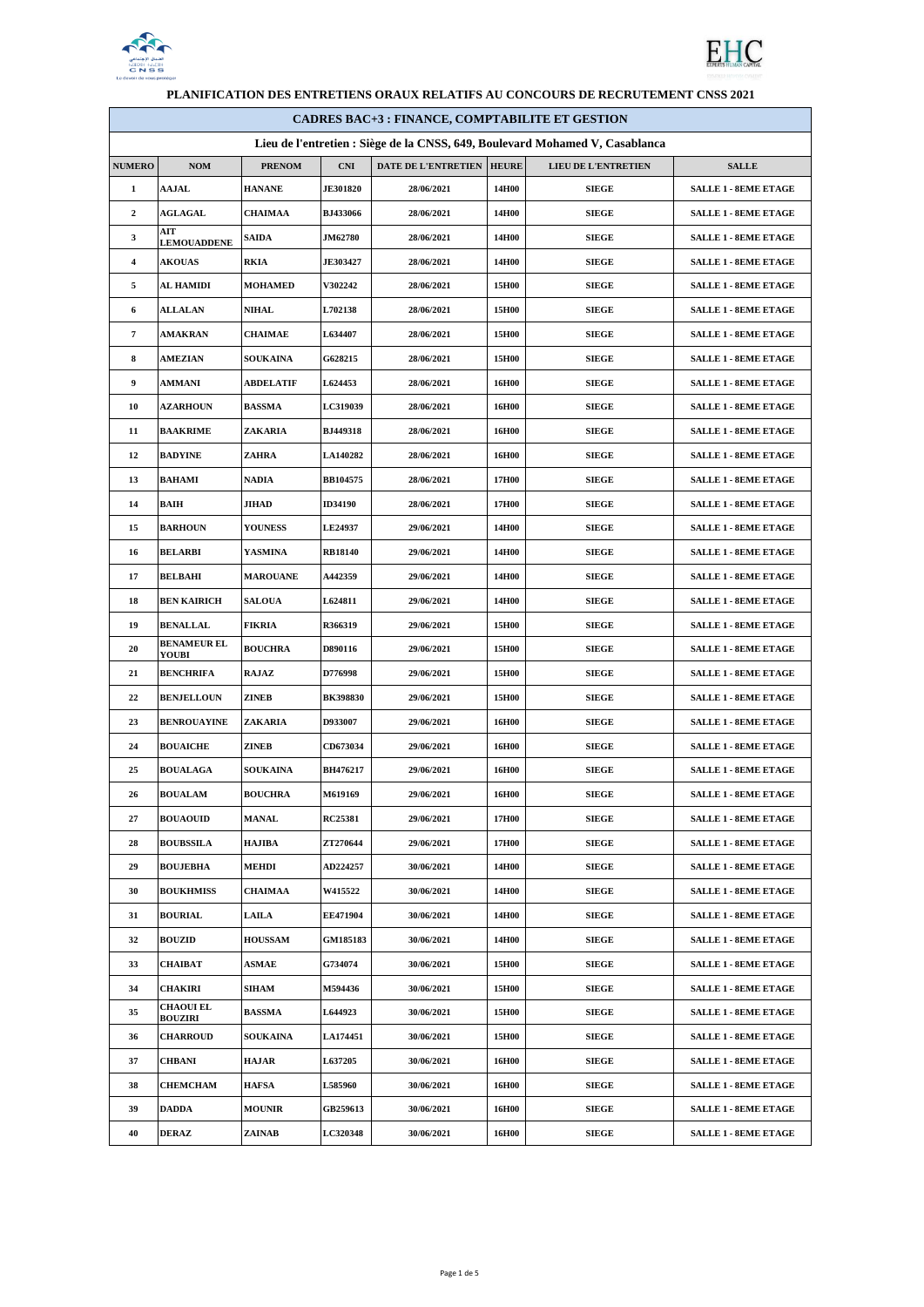



| <b>CADRES BAC+3 : FINANCE, COMPTABILITE ET GESTION</b>                       |                     |                                  |                 |                     |              |                            |                             |
|------------------------------------------------------------------------------|---------------------|----------------------------------|-----------------|---------------------|--------------|----------------------------|-----------------------------|
| Lieu de l'entretien : Siège de la CNSS, 649, Boulevard Mohamed V, Casablanca |                     |                                  |                 |                     |              |                            |                             |
| <b>NUMERO</b>                                                                | <b>NOM</b>          | <b>PRENOM</b>                    | <b>CNI</b>      | DATE DE L'ENTRETIEN | <b>HEURE</b> | <b>LIEU DE L'ENTRETIEN</b> | <b>SALLE</b>                |
| 41                                                                           | <b>DOUDOUZ</b>      | <b>MOHAMED</b>                   | DA92248         | 30/06/2021          | 17H00        | <b>SIEGE</b>               | <b>SALLE 1 - 8EME ETAGE</b> |
| 42                                                                           | <b>ECH-CHAMY</b>    | <b>MERYEM</b>                    | <b>JB502518</b> | 30/06/2021          | 17H00        | <b>SIEGE</b>               | <b>SALLE 1 - 8EME ETAGE</b> |
| 43                                                                           | <b>EL AKIL</b>      | <b>DOUNYA</b>                    | <b>BE910099</b> | 01/07/2021          | 14H00        | <b>SIEGE</b>               | <b>SALLE 1 - 8EME ETAGE</b> |
| 44                                                                           | <b>EL ASFOURI</b>   | FATIMA ZAHRA                     | BJ452487        | 01/07/2021          | 14H00        | <b>SIEGE</b>               | <b>SALLE 1 - 8EME ETAGE</b> |
| 45                                                                           | <b>EL AZRAK</b>     | <b>IMANE</b>                     | L593883         | 01/07/2021          | 14H00        | <b>SIEGE</b>               | <b>SALLE 1 - 8EME ETAGE</b> |
| 46                                                                           | <b>EL BADRE</b>     | CHAIMAA                          | <b>BE909002</b> | 01/07/2021          | 14H00        | <b>SIEGE</b>               | <b>SALLE 1 - 8EME ETAGE</b> |
| 47                                                                           | <b>EL BAKRI</b>     | <b>KHADIJA</b>                   | <b>VA141474</b> | 01/07/2021          | 15H00        | <b>SIEGE</b>               | <b>SALLE 1 - 8EME ETAGE</b> |
| 48                                                                           | <b>EL GHABOURI</b>  | <b>ABDERRAZAK</b>                | DO49804         | 01/07/2021          | 15H00        | <b>SIEGE</b>               | <b>SALLE 1 - 8EME ETAGE</b> |
| 49                                                                           | <b>EL GHAZZALY</b>  | ZINA                             | <b>MA145174</b> | 01/07/2021          | 15H00        | <b>SIEGE</b>               | <b>SALLE 1 - 8EME ETAGE</b> |
| 50                                                                           | <b>EL HABCHI</b>    | WIJDANE                          | <b>BK669666</b> | 01/07/2021          | 15H00        | <b>SIEGE</b>               | <b>SALLE 1 - 8EME ETAGE</b> |
| 51                                                                           | <b>EL HAMROUD</b>   | <b>HALIMA</b>                    | G670338         | 01/07/2021          | 16H00        | <b>SIEGE</b>               | <b>SALLE 1 - 8EME ETAGE</b> |
| 52                                                                           | <b>EL HARTITI</b>   | <b>OUMAIMA</b>                   | L582314         | 01/07/2021          | 16H00        | <b>SIEGE</b>               | <b>SALLE 1 - 8EME ETAGE</b> |
| 53                                                                           | <b>EL HOUSSAINI</b> | <b>IMANE</b>                     | D896751         | 01/07/2021          | 16H00        | <b>SIEGE</b>               | <b>SALLE 1 - 8EME ETAGE</b> |
| 54                                                                           | <b>EL IDRISSI</b>   | <b>HOUDA</b>                     | M597043         | 01/07/2021          | 16H00        | <b>SIEGE</b>               | <b>SALLE 1 - 8EME ETAGE</b> |
| 55                                                                           | <b>EL KHALID</b>    | <b>SARA</b>                      | BB105971        | 01/07/2021          | 17H00        | <b>SIEGE</b>               | <b>SALLE 1 - 8EME ETAGE</b> |
| 56                                                                           | <b>EL KOUDSI</b>    | <b>EL MAHDI</b>                  | <b>JC528358</b> | 01/07/2021          | 17H00        | <b>SIEGE</b>               | <b>SALLE 1 - 8EME ETAGE</b> |
| 57                                                                           | <b>EL MADANI</b>    | <b>SARA</b>                      | <b>L595090</b>  | 02/07/2021          | 14H30        | <b>SIEGE</b>               | <b>SALLE 1 - 8EME ETAGE</b> |
| 58                                                                           | <b>EL MASSOUDI</b>  | <b>ASMAE</b>                     | <b>RB17280</b>  | 02/07/2021          | 14H30        | <b>SIEGE</b>               | <b>SALLE 1 - 8EME ETAGE</b> |
| 59                                                                           | <b>EL MAZOUZI</b>   | <b>HANANE</b>                    | <b>VA129911</b> | 02/07/2021          | 14H30        | <b>SIEGE</b>               | <b>SALLE 1 - 8EME ETAGE</b> |
| 60                                                                           | <b>EL MIRI</b>      | ALI                              | <b>JE300644</b> | 02/07/2021          | 14H30        | <b>SIEGE</b>               | <b>SALLE 1 - 8EME ETAGE</b> |
| 61                                                                           | <b>EL MNABHI</b>    | <b>BADR</b>                      | DO51815         | 02/07/2021          | 15H30        | <b>SIEGE</b>               | <b>SALLE 1 - 8EME ETAGE</b> |
| 62                                                                           | <b>EL MOUMNI</b>    | CHAIMAA                          | <b>HH119329</b> | 02/07/2021          | 15H30        | <b>SIEGE</b>               | <b>SALLE 1 - 8EME ETAGE</b> |
| 63                                                                           | EL MOUTARAJJI       | <b>HAMZA</b>                     | MC282107        | 02/07/2021          | 15H30        | <b>SIEGE</b>               | <b>SALLE 1 - 8EME ETAGE</b> |
| 64                                                                           | <b>EL OGBANI</b>    | <b>MUSTAPHA</b>                  | GA163351        | 02/07/2021          | 15H30        | <b>SIEGE</b>               | <b>SALLE 1 - 8EME ETAGE</b> |
| 65                                                                           | <b>EL OUARGA</b>    | <b>IMANE</b>                     | <b>BB172059</b> | 02/07/2021          | 16H30        | <b>SIEGE</b>               | <b>SALLE 1 - 8EME ETAGE</b> |
| 66                                                                           | <b>ELBADRI</b>      | TAHA                             | <b>DJ29085</b>  | 02/07/2021          | 16H30        | SIEGE                      | <b>SALLE 1 - 8EME ETAGE</b> |
| 67                                                                           | <b>ELFAKHARI</b>    | <b>HAFSSA</b>                    | <b>BH598799</b> | 02/07/2021          | 16H30        | <b>SIEGE</b>               | <b>SALLE 1 - 8EME ETAGE</b> |
| 68                                                                           | <b>EL-GHARBI</b>    | <b>KAWTAR</b>                    | W432005         | 02/07/2021          | 16H30        | <b>SIEGE</b>               | <b>SALLE 1 - 8EME ETAGE</b> |
| 69                                                                           | <b>ELHAJJI</b>      | <b>FATIMA</b><br><b>EZZAHRAA</b> | <b>HH21360</b>  | 02/07/2021          | 17H30        | <b>SIEGE</b>               | <b>SALLE 1 - 8EME ETAGE</b> |
| 70                                                                           | <b>ELRHAFILI</b>    | <b>YOUSSRA</b>                   | M574899         | 02/07/2021          | 17H30        | <b>SIEGE</b>               | <b>SALLE 1 - 8EME ETAGE</b> |
| 71                                                                           | <b>ENNADI</b>       | <b>CHAYMAE</b>                   | GM211352        | 03/07/2021          | 09H00        | SIEGE                      | <b>SALLE 1 - 8EME ETAGE</b> |
| 72                                                                           | <b>ERRADI</b>       | ZINEB                            | <b>BL139701</b> | 03/07/2021          | 09H00        | <b>SIEGE</b>               | <b>SALLE 1 - 8EME ETAGE</b> |
| 73                                                                           | <b>FADDANI</b>      | ASMAA                            | T223327         | 03/07/2021          | 09H00        | <b>SIEGE</b>               | <b>SALLE 1 - 8EME ETAGE</b> |
| 74                                                                           | <b>FATILA</b>       | <b>EL OUAHY</b>                  | L584956         | 03/07/2021          | 09H00        | <b>SIEGE</b>               | <b>SALLE 1 - 8EME ETAGE</b> |
| 75                                                                           | FIKRI               | <b>KHAULA</b>                    | L621735         | 03/07/2021          | 10H00        | <b>SIEGE</b>               | <b>SALLE 1 - 8EME ETAGE</b> |
| 76                                                                           | <b>FOURSANI</b>     | <b>FADWA</b>                     | AE104909        | 03/07/2021          | 10H00        | <b>SIEGE</b>               | <b>SALLE 1 - 8EME ETAGE</b> |
| 77                                                                           | <b>FRITET</b>       | ADIL                             | ZT265138        | 03/07/2021          | 10H00        | <b>SIEGE</b>               | <b>SALLE 1 - 8EME ETAGE</b> |
| 78                                                                           | <b>GAGOUR</b>       | <b>MOUNYA</b>                    | <b>JC551480</b> | 03/07/2021          | 10H00        | <b>SIEGE</b>               | <b>SALLE 1 - 8EME ETAGE</b> |
| 79                                                                           | GHBALI              | AMINA                            | <b>BE857704</b> | 03/07/2021          | 11H00        | <b>SIEGE</b>               | <b>SALLE 1 - 8EME ETAGE</b> |
| 80                                                                           | <b>GHBALI</b>       | <b>HALIMA</b>                    | <b>BE857703</b> | 03/07/2021          | 11H00        | <b>SIEGE</b>               | <b>SALLE 1 - 8EME ETAGE</b> |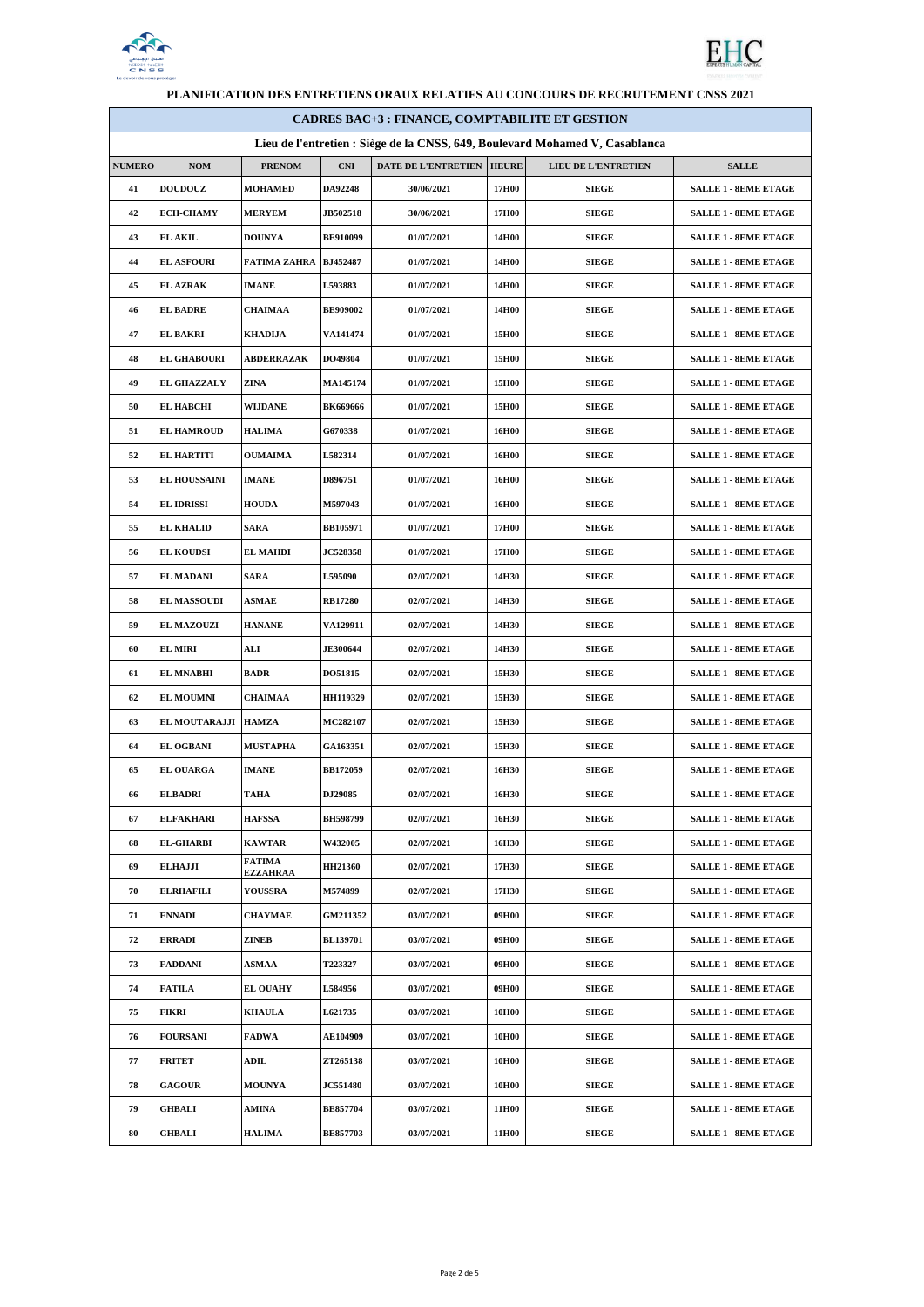



| FLANIFICATION DES ENTRETIENS ORAGA RELATIFS AU CONCOURS DE RECRUTEMENT CNSS 2021 |                    |                                     |                 |                     |              |                     |                             |
|----------------------------------------------------------------------------------|--------------------|-------------------------------------|-----------------|---------------------|--------------|---------------------|-----------------------------|
| <b>CADRES BAC+3 : FINANCE, COMPTABILITE ET GESTION</b>                           |                    |                                     |                 |                     |              |                     |                             |
| Lieu de l'entretien : Siège de la CNSS, 649, Boulevard Mohamed V, Casablanca     |                    |                                     |                 |                     |              |                     |                             |
| <b>NUMERO</b>                                                                    | NOM                | <b>PRENOM</b>                       | <b>CNI</b>      | DATE DE L'ENTRETIEN | <b>HEURE</b> | LIEU DE L'ENTRETIEN | <b>SALLE</b>                |
| 81                                                                               | <b>HADDOUCHI</b>   | <b>FATIMA</b>                       | <b>GK143800</b> | 03/07/2021          | 11H00        | <b>SIEGE</b>        | <b>SALLE 1 - 8EME ETAGE</b> |
| 82                                                                               | HADI ALAOUI        | <b>AYOUB</b>                        | D903819         | 03/07/2021          | 11H00        | <b>SIEGE</b>        | <b>SALLE 1 - 8EME ETAGE</b> |
| 83                                                                               | <b>HAFIDI</b>      | <b>ABDELLATIF</b>                   | <b>JB450337</b> | 03/07/2021          | 12H00        | <b>SIEGE</b>        | <b>SALLE 1 - 8EME ETAGE</b> |
| 84                                                                               | HAJJAJI            | <b>SALWA</b>                        | <b>HH73023</b>  | 05/07/2021          | 14H00        | <b>SIEGE</b>        | <b>SALLE 1 - 8EME ETAGE</b> |
| 85                                                                               | <b>HASSOUNE</b>    | <b>NOUHAILA</b>                     | W432087         | 05/07/2021          | 14H00        | <b>SIEGE</b>        | <b>SALLE 1 - 8EME ETAGE</b> |
| 86                                                                               | <b>HENTOUR</b>     | <b>MARYAM</b>                       | <b>V351534</b>  | 05/07/2021          | 14H00        | <b>SIEGE</b>        | <b>SALLE 1 - 8EME ETAGE</b> |
| 87                                                                               | <b>IDOUMGHAR</b>   | <b>FATIMA ZAHRA</b>                 | J483631         | 05/07/2021          | 14H00        | <b>SIEGE</b>        | <b>SALLE 1 - 8EME ETAGE</b> |
| 88                                                                               | <b>IHROUTANE</b>   | AMINA                               | D884344         | 05/07/2021          | 15H00        | <b>SIEGE</b>        | <b>SALLE 1 - 8EME ETAGE</b> |
| 89                                                                               | <b>IKHLAF</b>      | <b>DOUAE</b>                        | <b>LG39886</b>  | 05/07/2021          | 15H00        | <b>SIEGE</b>        | <b>SALLE 1 - 8EME ETAGE</b> |
| 90                                                                               | IKSI               | AABIR                               | <b>L571846</b>  | 05/07/2021          | 15H00        | <b>SIEGE</b>        | <b>SALLE 1 - 8EME ETAGE</b> |
| 91                                                                               | <b>JABIRI</b>      | <b>KHAOULA</b>                      | <b>BB115905</b> | 05/07/2021          | 15H00        | <b>SIEGE</b>        | <b>SALLE 1 - 8EME ETAGE</b> |
| 92                                                                               | JADDA              | <b>NASSIMA</b>                      | <b>BB176025</b> | 05/07/2021          | 16H00        | <b>SIEGE</b>        | <b>SALLE 1 - 8EME ETAGE</b> |
| 93                                                                               | <b>JADROUN</b>     | SOFIANE                             | SA26994         | 05/07/2021          | 16H00        | <b>SIEGE</b>        | <b>SALLE 1 - 8EME ETAGE</b> |
| 94                                                                               | <b>JAIT</b>        | <b>HAJAR</b>                        | <b>AE175503</b> | 05/07/2021          | 16H00        | <b>SIEGE</b>        | <b>SALLE 1 - 8EME ETAGE</b> |
| 95                                                                               | <b>JELAIDI</b>     | <b>MERYEME</b>                      | JB490077        | 05/07/2021          | 16H00        | <b>SIEGE</b>        | <b>SALLE 1 - 8EME ETAGE</b> |
| 96                                                                               | <b>JIMHANE</b>     | <b>YASSINE</b>                      | <b>BB153110</b> | 05/07/2021          | 17H00        | <b>SIEGE</b>        | <b>SALLE 1 - 8EME ETAGE</b> |
| 97                                                                               | <b>JOUKHRANE</b>   | ZAINAB                              | <b>BH613416</b> | 05/07/2021          | 17H00        | <b>SIEGE</b>        | <b>SALLE 1 - 8EME ETAGE</b> |
| 98                                                                               | KAIZAR             | <b>CHAIMAE</b>                      | M605601         | 06/07/2021          | 14H00        | <b>SIEGE</b>        | <b>SALLE 1 - 8EME ETAGE</b> |
| 99                                                                               | <b>KAMEL</b>       | <b>MOHAMED</b>                      | <b>CN30095</b>  | 06/07/2021          | 14H00        | <b>SIEGE</b>        | <b>SALLE 1 - 8EME ETAGE</b> |
| 100                                                                              | <b>KASSED</b>      | <b>NADA</b>                         | HH122934        | 06/07/2021          | 14H00        | <b>SIEGE</b>        | <b>SALLE 1 - 8EME ETAGE</b> |
| 101                                                                              | <b>KENFAOUI</b>    | <b>NISSRINE</b>                     | <b>GM203808</b> | 06/07/2021          | 14H00        | <b>SIEGE</b>        | <b>SALLE 1 - 8EME ETAGE</b> |
| 102                                                                              | <b>KOUBAB</b>      | <b>AMINA</b>                        | 0324215         | 06/07/2021          | 15H00        | <b>SIEGE</b>        | <b>SALLE 1 - 8EME ETAGE</b> |
| 103                                                                              | <b>LACHGUER</b>    | <b>MOHAMED</b>                      | <b>BK684741</b> | 06/07/2021          | 15H00        | <b>SIEGE</b>        | <b>SALLE 1 - 8EME ETAGE</b> |
| 104                                                                              | <b>LAHMAM</b>      | <b>HAMZA</b>                        | CB298967        | 06/07/2021          | 15H00        | <b>SIEGE</b>        | <b>SALLE 1 - 8EME ETAGE</b> |
| 105                                                                              | <b>LAHMAR</b>      | <b>HAJAR</b>                        | AE82255         | 06/07/2021          | 15H00        | <b>SIEGE</b>        | <b>SALLE 1 - 8EME ETAGE</b> |
|                                                                                  |                    |                                     | <b>DJ36537</b>  |                     |              | <b>SIEGE</b>        |                             |
| 106                                                                              | <b>LASSIK</b>      | <b>MOUAD</b>                        |                 | 06/07/2021          | 16H00        | <b>SIEGE</b>        | <b>SALLE 1 - 8EME ETAGE</b> |
| 107                                                                              | LITIMI             | <b>SOUKAINA</b>                     | X387937         | 06/07/2021          | 16H00        |                     | <b>SALLE 1 - 8EME ETAGE</b> |
| 108                                                                              | <b>LRHMOU</b>      | <b>MANAL</b>                        | D927598         | 06/07/2021          | 16H00        | <b>SIEGE</b>        | <b>SALLE 1 - 8EME ETAGE</b> |
| 109                                                                              | <b>LSINE</b>       | <b>IMANE</b><br><b>HAJAR FATIMA</b> | F645181         | 06/07/2021          | 16H00        | <b>SIEGE</b>        | <b>SALLE 1 - 8EME ETAGE</b> |
| 110                                                                              | <b>MABSOUTE</b>    | ZAHRA                               | M525629         | 06/07/2021          | 17H00        | <b>SIEGE</b>        | <b>SALLE 1 - 8EME ETAGE</b> |
| 111                                                                              | <b>MAMOUNI</b>     | <b>KHAOULA</b>                      | D896191         | 06/07/2021          | 17H00        | <b>SIEGE</b>        | <b>SALLE 1 - 8EME ETAGE</b> |
| 112                                                                              | <b>MARRHOUBI</b>   | <b>MAJDA</b>                        | M563703         | 07/07/2021          | 14H00        | <b>SIEGE</b>        | <b>SALLE 1 - 8EME ETAGE</b> |
| 113                                                                              | <b>MJIDOU</b>      | <b>AOUATEF</b>                      | CD587106        | 07/07/2021          | 14H00        | <b>SIEGE</b>        | <b>SALLE 1 - 8EME ETAGE</b> |
| 114                                                                              | <b>MOUHTARAM</b>   | <b>ABDELHAK</b>                     | <b>BW4332</b>   | 07/07/2021          | 14H00        | <b>SIEGE</b>        | <b>SALLE 1 - 8EME ETAGE</b> |
| 115                                                                              | <b>MOULAHI</b>     | <b>IBTISSAME</b>                    | <b>HH72000</b>  | 07/07/2021          | 14H00        | <b>SIEGE</b>        | <b>SALLE 1 - 8EME ETAGE</b> |
| 116                                                                              | <b>MOUTAOUAKIL</b> | <b>MOUSTAFA</b>                     | <b>UD9881</b>   | 07/07/2021          | 15H00        | <b>SIEGE</b>        | <b>SALLE 1 - 8EME ETAGE</b> |
| 117                                                                              | <b>NAJARI</b>      | <b>RACHID</b>                       | <b>WB180540</b> | 07/07/2021          | 15H00        | <b>SIEGE</b>        | <b>SALLE 1 - 8EME ETAGE</b> |
| 118                                                                              | <b>OUAMMI</b>      | <b>FATIMA</b>                       | <b>JY30170</b>  | 07/07/2021          | 15H00        | <b>SIEGE</b>        | <b>SALLE 1 - 8EME ETAGE</b> |
| 119                                                                              | <b>OUAROUKHI</b>   | <b>MARIEM</b>                       | BJ435691        | 07/07/2021          | 15H00        | <b>SIEGE</b>        | <b>SALLE 1 - 8EME ETAGE</b> |
| 120                                                                              | <b>OUBELLA</b>     | <b>SOUKAINA</b>                     | N359325         | 07/07/2021          | 16H00        | <b>SIEGE</b>        | <b>SALLE 1 - 8EME ETAGE</b> |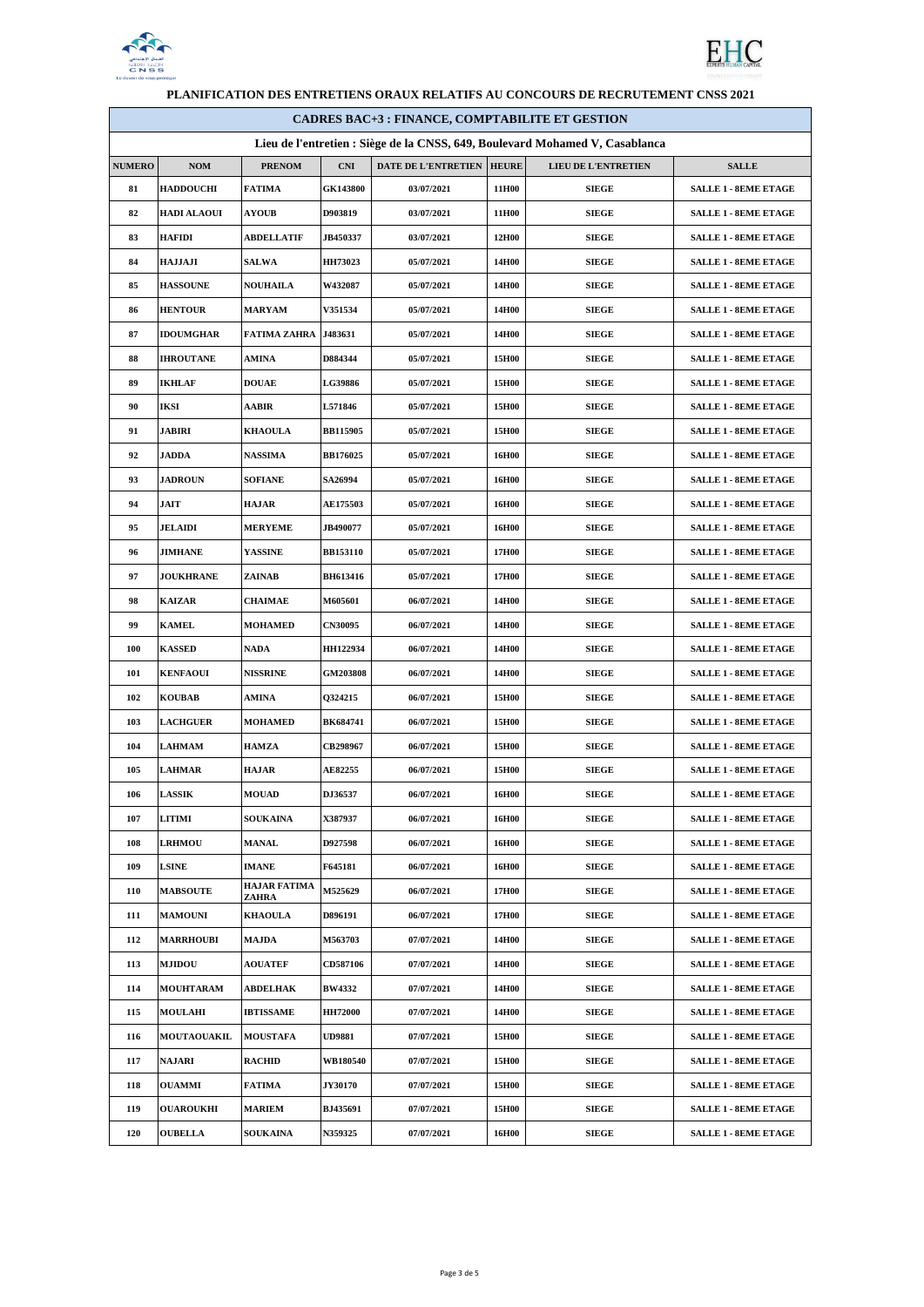



| <b>CADRES BAC+3 : FINANCE, COMPTABILITE ET GESTION</b>                       |                   |                                  |                 |                     |              |                     |                             |
|------------------------------------------------------------------------------|-------------------|----------------------------------|-----------------|---------------------|--------------|---------------------|-----------------------------|
| Lieu de l'entretien : Siège de la CNSS, 649, Boulevard Mohamed V, Casablanca |                   |                                  |                 |                     |              |                     |                             |
| <b>NUMERO</b>                                                                | <b>NOM</b>        | <b>PRENOM</b>                    | <b>CNI</b>      | DATE DE L'ENTRETIEN | <b>HEURE</b> | LIEU DE L'ENTRETIEN | <b>SALLE</b>                |
| 121                                                                          | <b>OUBELLA</b>    | <b>RAJAE</b>                     | <b>M557890</b>  | 07/07/2021          | 16H00        | <b>SIEGE</b>        | <b>SALLE 1 - 8EME ETAGE</b> |
| 122                                                                          | <b>OUFFA</b>      | <b>ASMAE</b>                     | <b>EE598085</b> | 07/07/2021          | 16H00        | <b>SIEGE</b>        | <b>SALLE 1 - 8EME ETAGE</b> |
| 123                                                                          | <b>OUGHANEM</b>   | AYA                              | <b>L604680</b>  | 07/07/2021          | 16H00        | <b>SIEGE</b>        | <b>SALLE 1 - 8EME ETAGE</b> |
| 124                                                                          | <b>OUKARA</b>     | ZAINAB                           | JT85751         | 07/07/2021          | 17H00        | <b>SIEGE</b>        | <b>SALLE 1 - 8EME ETAGE</b> |
| 125                                                                          | <b>OUKHAINA</b>   | <b>SOUAD</b>                     | <b>JM24553</b>  | 07/07/2021          | 17H00        | <b>SIEGE</b>        | <b>SALLE 1 - 8EME ETAGE</b> |
| 126                                                                          | <b>OULHAKEM</b>   | KENZA                            | <b>HH63483</b>  | 08/07/2021          | 14H00        | SIEGE               | <b>SALLE 1 - 8EME ETAGE</b> |
| 127                                                                          | <b>OULIASS</b>    | <b>ASMAE</b>                     | <b>V345136</b>  | 08/07/2021          | 14H00        | <b>SIEGE</b>        | <b>SALLE 1 - 8EME ETAGE</b> |
| 128                                                                          | OUMAGANE          | <b>MOUNA</b>                     | <b>D883583</b>  | 08/07/2021          | 14H00        | SIEGE               | <b>SALLE 1 - 8EME ETAGE</b> |
| 129                                                                          | <b>OUMANSOUR</b>  | <b>LOBNA</b>                     | <b>JT49015</b>  | 08/07/2021          | 14H00        | <b>SIEGE</b>        | <b>SALLE 1 - 8EME ETAGE</b> |
| 130                                                                          | <b>OUSSALEH</b>   | <b>FATIMA</b><br><b>EZZAHRAA</b> | <b>X390335</b>  | 08/07/2021          | 15H00        | <b>SIEGE</b>        | <b>SALLE 1 - 8EME ETAGE</b> |
| 131                                                                          | <b>OUTALHA</b>    | <b>HANANE</b>                    | <b>BJ433111</b> | 08/07/2021          | 15H00        | <b>SIEGE</b>        | <b>SALLE 1 - 8EME ETAGE</b> |
| 132                                                                          | QACH              | ZINEB                            | <b>DN32155</b>  | 08/07/2021          | 15H00        | <b>SIEGE</b>        | <b>SALLE 1 - 8EME ETAGE</b> |
| 133                                                                          | <b>RAFI SABIR</b> | <b>MERYEM</b>                    | D921818         | 08/07/2021          | 15H00        | <b>SIEGE</b>        | <b>SALLE 1 - 8EME ETAGE</b> |
| 134                                                                          | <b>RAFIK</b>      | <b>SAFA</b>                      | D914351         | 08/07/2021          | 16H00        | <b>SIEGE</b>        | <b>SALLE 1 - 8EME ETAGE</b> |
| 135                                                                          | SABIL             | <b>ASMAA</b>                     | BJ451844        | 08/07/2021          | 16H00        | <b>SIEGE</b>        | <b>SALLE 1 - 8EME ETAGE</b> |
| 136                                                                          | SABIRI            | ZAKARIA                          | <b>BJ430808</b> | 08/07/2021          | 16H00        | <b>SIEGE</b>        | <b>SALLE 1 - 8EME ETAGE</b> |
| 137                                                                          | SADKI             | <b>HIND</b>                      | <b>GM207012</b> | 08/07/2021          | 16H00        | <b>SIEGE</b>        | <b>SALLE 1 - 8EME ETAGE</b> |
| 138                                                                          | <b>SADKOUNI</b>   | SAAD                             | <b>BJ448950</b> | 08/07/2021          | 17H00        | <b>SIEGE</b>        | <b>SALLE 1 - 8EME ETAGE</b> |
| 139                                                                          | <b>SAFOUANE</b>   | <b>WAFAE</b>                     | M609300         | 09/07/2021          | 14H30        | <b>SIEGE</b>        | <b>SALLE 1 - 8EME ETAGE</b> |
| 140                                                                          | <b>SAFYAN</b>     | <b>DOUNIA</b>                    | <b>MD15006</b>  | 09/07/2021          | 14H30        | <b>SIEGE</b>        | <b>SALLE 1 - 8EME ETAGE</b> |
| 141                                                                          | <b>SALLAOU</b>    | HAJAR                            | <b>DN38701</b>  | 09/07/2021          | 14H30        | <b>SIEGE</b>        | <b>SALLE 1 - 8EME ETAGE</b> |
| 142                                                                          | SEBBAH            | <b>CHAIMAA</b>                   | HH244273        | 09/07/2021          | 14H30        | <b>SIEGE</b>        | <b>SALLE 1 - 8EME ETAGE</b> |
| 143                                                                          | <b>SOUFIANE</b>   | <b>BELKACIM</b>                  | S758864         | 09/07/2021          | 15H30        | <b>SIEGE</b>        | <b>SALLE 1 - 8EME ETAGE</b> |
| 144                                                                          | <b>SOUGHANE</b>   | <b>AICHA</b>                     | AD243272        | 09/07/2021          | 15H30        | <b>SIEGE</b>        | <b>SALLE 1 - 8EME ETAGE</b> |
| 145                                                                          | TAZZIT            | <b>CHAIMAE</b>                   | LB213912        | 09/07/2021          | 15H30        | <b>SIEGE</b>        | <b>SALLE 1 - 8EME ETAGE</b> |
| 146                                                                          | YAKOUBI           | <b>SOUAD</b>                     | <b>JC583618</b> | 09/07/2021          | 15H30        | <b>SIEGE</b>        | <b>SALLE 1 - 8EME ETAGE</b> |
| 147                                                                          | <b>YASSINE</b>    | <b>BADIAA</b>                    | <b>BB117885</b> | 09/07/2021          | 16H30        | SIEGE               | <b>SALLE 1 - 8EME ETAGE</b> |
| 148                                                                          | ZANAT             | HAMZA                            | LB189966        | 09/07/2021          | 16H30        | <b>SIEGE</b>        | <b>SALLE 1 - 8EME ETAGE</b> |
| 149                                                                          | ZAOUIA            | <b>KAOUTAR</b>                   | Q276628         | 09/07/2021          | 16H30        | <b>SIEGE</b>        | <b>SALLE 1 - 8EME ETAGE</b> |
| 150                                                                          | ZENDOUZ           | <b>KAMAR</b>                     | <b>JK25638</b>  | 09/07/2021          | 16H30        | SIEGE               | <b>SALLE 1 - 8EME ETAGE</b> |
| 151                                                                          | ZOUBI             | <b>MOSTAFA</b>                   | <b>JB451075</b> | 09/07/2021          | 17H30        | <b>SIEGE</b>        | <b>SALLE 1 - 8EME ETAGE</b> |